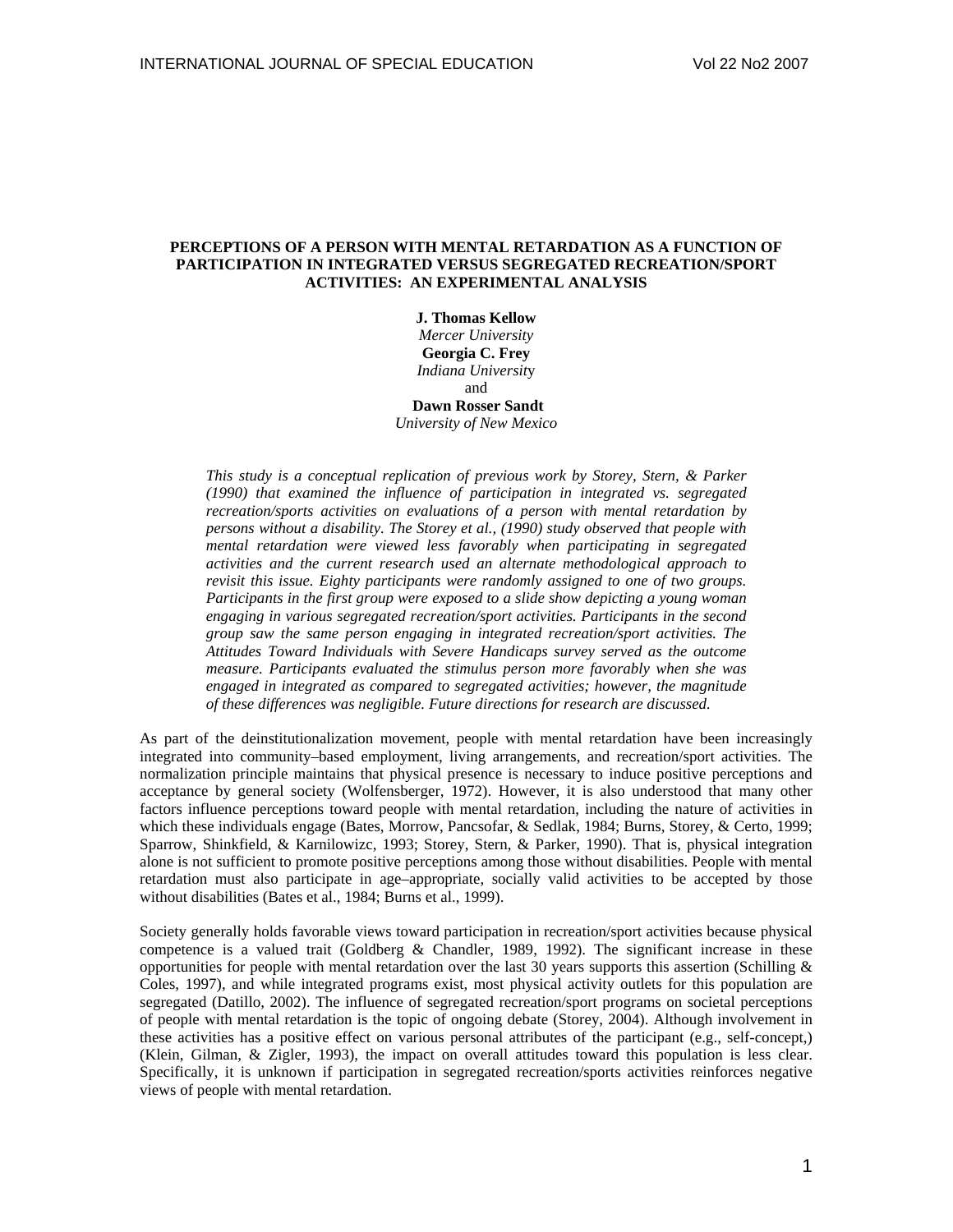Research in integrated versus segregated placements and societal perceptions of people with mental retardation has been conducted primarily among children, teachers, volunteers, parents and caregivers, usually in school settings, with mixed findings (Hastings & Graham, 1995; Yazbeck, McVilly, & Parmenter, 2004). There exists relatively less information on attitudes of the general public toward inclusion of people with mental retardation in regular (i.e., non–disability specific) recreation opportunities. Block and Malloy (1998) surveyed players without disabilities, parents of players without disabilities and coaches who were part of a 10-12 years age-group girls' softball league regarding attitudes toward inclusion of peers with disabilities (non–labeled). Players identified themselves as *kind of competitive* and along with parents held positive attitudes of both inclusion and rule modification that would facilitate inclusion, while coaches were generally undecided. Sparrow et al. (1995) studied attitudes and behavioral intentions toward inclusion of people with mental retardation in a private tennis club. Club members generally held positive attitudes toward people with mental retardation; however, behavioral intentions toward the target population were less positive. For example, participants were less likely to play tennis with or nominate someone with mental retardation for club membership, and this was most evident among highly skilled club members. The authors concluded that mere access to a facility is not sufficient to promote acceptance and equality.

To date, only one study has specifically compared the impact of segregated versus integrated recreation/sport participation on the evaluation of persons with mental retardation by peers without this diagnosis. Storey, et al. (1990) used a quasi–experimental, intact groups design to examine 216 college students' evaluation of a 20 year old woman with mental retardation, who participated in either integrated or segregated recreational activities. Participants were pre–tested with the Attitudes Toward Disabled Persons Scale (ATDP) to assess any pre–experimental difference between the groups (the difference was not statistically significant). Participants then viewed a short narrated slide presentation of the stimulus person engaging in one of the two activities and were administered a post-test measure consisting of a 13– item questionnaire that assessed subjective evaluation of the woman's (a) age, (b) IQ, (c) appropriate school situation, (d) classification of mental retardation, (e) living situation, (f) wage and vocational programming, and (g) recreational/leisure programming. Those that viewed the segregated activities rated the stimulus person as younger, needing a more restrictive educational environment, and needing a more segregated recreational program compared to participants that viewed the integrated activities. The authors concluded that segregated recreation/sport activities reinforced negative perceptions of people with mental retardation, although the effect sizes found were small.

### *Rationale for the Present Study*

Krajewski and Hyde (2000) observed that perceptions of people with mental retardation held by those without disabilities improved over an 11–year period. However, reports of global improvements may obscure differences in perceptions associated with the context in which those perceptions are measured. With the increased visibility of persons with mental retardation in inclusive settings over the past 20 years, persons without a disability may be inclined to evaluate a person with mental retardation who participates in segregated physical/sport activities negatively compared to a person engaging in integrated activities. Indeed, professionals in the field of mental retardation have criticized segregated recreation/sports such as Special Olympics on numerous grounds, including negative effects on attitudes toward persons with disabilities, the promotion of *handicapism*, and continuation of self–fulfilling prophecies about deviant characteristics of persons with disabilities (Storey, 2004). If, as Becker (1973) suggests, perceptions of normative behavior change over time, and that these perceptions guide evaluations of deviance, then it is expected that the negative effects associated with participation in segregated activities would be even stronger today than those reported by Storey et al. (1990) 15 years ago.

The present study is an attempt to conceptually replicate the Storey et al. investigation with a tighter methodological approach. This study is important for several reasons. First, it is one of the few attempts to examine attitudes toward people with mental retardation among those not directly affiliated with the population (e.g., volunteers), and an understanding of attitudes held by those in the general community is necessary to advance social change (Yazbeck et al., 2004). Second, it is one of two studies that have specifically examined the influence of integrated versus segregated recreation for people with mental retardation on attitudes of those without this diagnosis.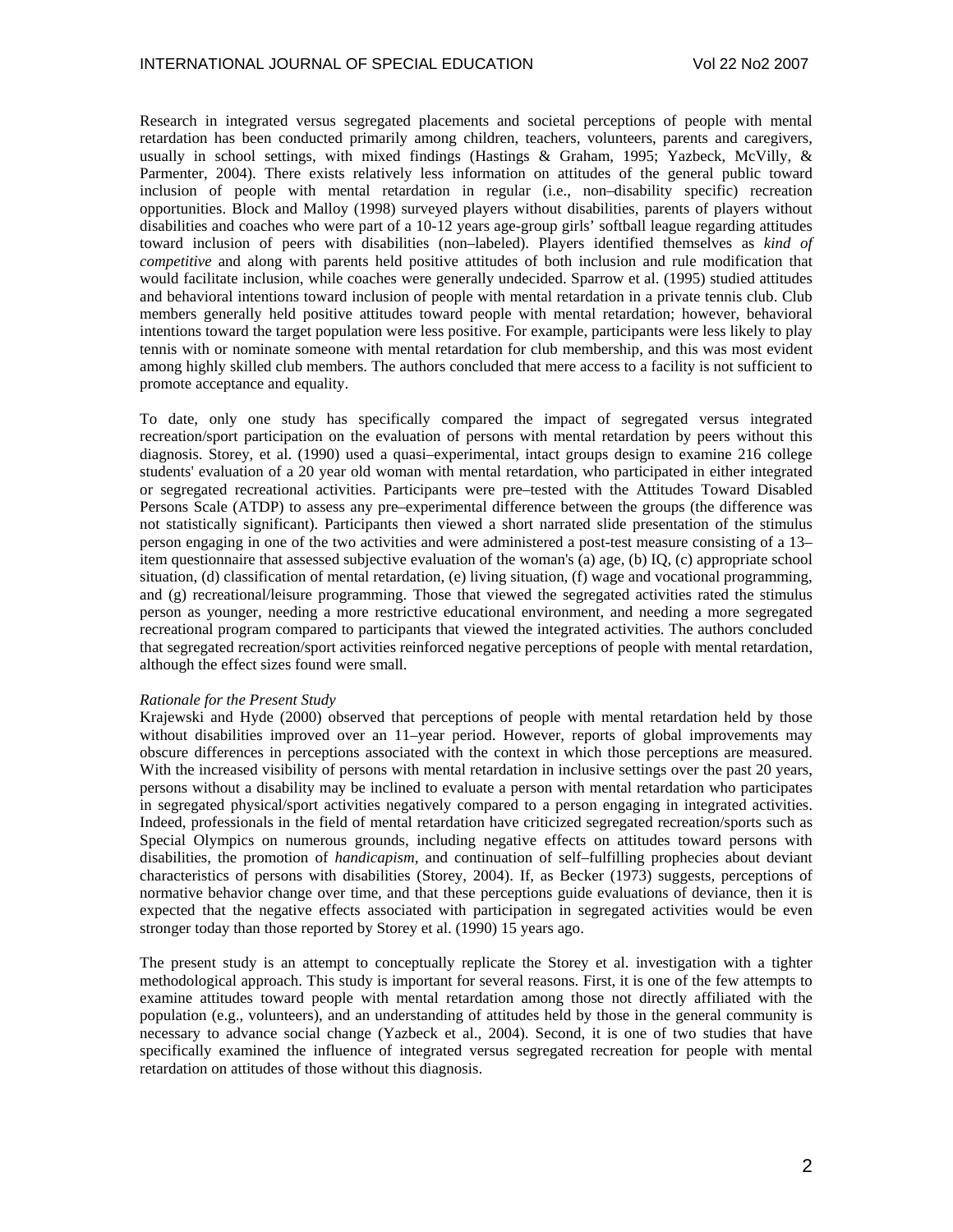### *Limitations of Storey et al. (1990)*

Several methodological shortcomings are evident in the Storey et al. (1990) study. First, these researchers used intact groups. Although pre-testing on one attitude measure revealed minimal differences between groups, other important group differences, such as the gender of participants, may have existed. Cambell and Stanley (1966) and other research methodologists have articulated numerous threats to the internal validity of studies that employ pre-existing groups. Indeed, pre-testing itself is often cited as a potential confound in experimental studies because participants may be differentially sensitized to the content and focus of the pre-test measure (Trochim, 2001).

Second, while the authors claimed to measure *attitudes* as noted in the title of their manuscript, the questions posed to respondents were designed to elicit only cognitive appraisals and not affective responses or inclinations to behave in a certain fashion. Prominent social psychologists who research attitudes (cf. Petty & Cacioppo, 1981) typically operationalize the construct of interest in terms of (a) cognitions, (b) affect, and (c) inclinations to behave in accordance with one's thoughts and feelings. Thus, the multidimensional nature of attitudes is only partially captured by Storey and colleagues.

As Gall, Borg, and Gall (1996) note, *In any research study, it is possible that the findings are an artifact of the methodology used by the researcher. Thus, it is important to [conceptually] replicate studies using different methodology* (p. 54). In the present study we employed a randomized procedure to assign participants to experimental groups as opposed to using intact groups. When random assignment is used the groups that are formed are considered probabilistically equivalent, which makes pre-testing unnecessary (provided a moderately large sample size).

In addition, we used a measure that provides a more comprehensive assessment of the construct *attitudes toward persons with disabilities*. Rather than simply assess the cognitions of participants regarding various personal (e.g., age) or environmental (e.g., living situation) characteristics of the stimulus person, as was done in the Storey et al. (1990) investigation, we chose the Attitudes Toward Individuals with Severe Handicaps (ATISH) survey (Aveno, 1988) as the dependent variable in the present study. The ATISH purports to measure a global construct: the extent to which a person holds positive, accepting attitudes toward persons with severe disabilities, and consists of 18 items on a 6-point scale (*1 = Strongly Disagree* to  $6 =$  *Strongly Agree*) that assess a variety of cognitions, affective responses, and behavioral indicators oriented towards persons with disabilities. Scores may range from 18 to 108, with higher scores indicating more positive attitudes. In contrast to the ATDP (used by Storey et al. as a pre-test), which measures general attitudes toward persons with disabilities, the ATISH assesses context specific attitudes. As noted by Thomas, Palmer, Coker-Juneau, and Williams, *… the ATDP may capture the overall affect a given rater has for disabled people, generally speaking, it will not be completely descriptive in understanding how a rater feels about a particular individual with a specific disability in a certain situation* (2002, p. 468). Sample ATISH items include:<sup>1</sup>

- 1. In settings such as parties or clubs, a person does not need special training to interact socially with someone who is severely disabled. (Cognition)
- 2. While shopping in a mall, you are walking toward a person who is severely retarded. Normally you would look at the individual, smile, and say hello. But, because this person has a disability, you should look the other way so she won't think you are staring. (Affective)
- 3. You should begin to talk to an adult you have just met like an adult even if s/he is severely retarded. (Behavioral)

*The authors recognize and are sensitive to the absence of person-first language and the use of the term retarded in the scale items, however, the items were presented without modification to avoid potential validity concerns.* 

#### *Research Hypothesis*

The authors tested the following null research hypothesis:

- $H_0$ : The mean score of participants who view the stimulus person in integrated activities will be equal to or significantly less than the mean score of participants who view the stimulus person in segregated activities; against the directional alternative hypotheses:
- $H_A$ : The mean score of participants who view the stimulus person in integrated activities will be significantly higher than the mean score of participants who view the stimulus person in segregated activities.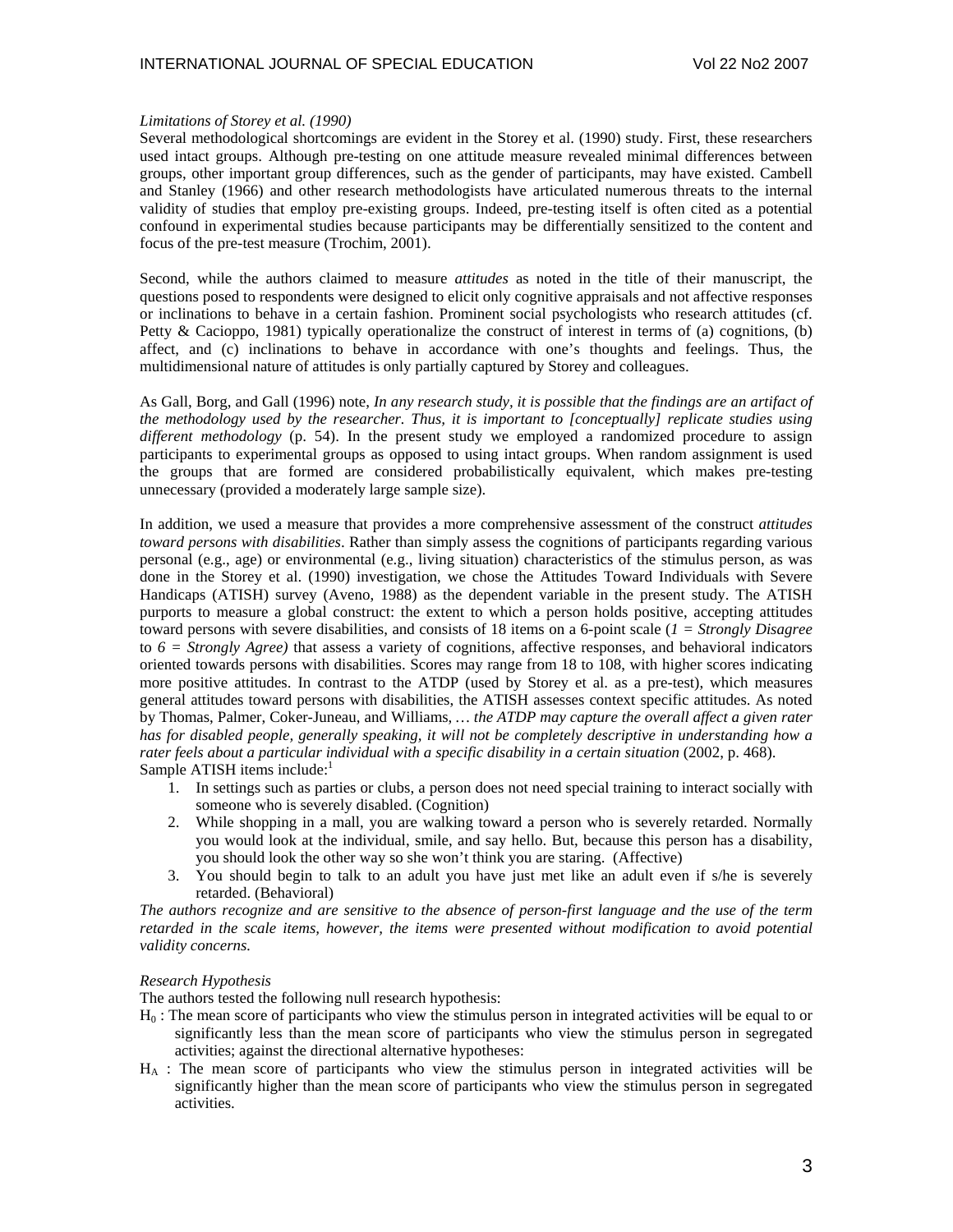## **Method**

#### *Participants*

Participants for this investigation were 80 students enrolled in introductory psychology courses at a junior college in a large urban city. Participants received extra–credit for participation and were randomly assigned to one of two treatment groups: Group 1 (18 males; 22 females ages  $= 25.5$  yrs) and Group 2 (17 males; 23 females ages  $= 24.1$  yrs).

## *Stimulus Materials*

We used the identical stimulus materials developed by Storey et al. (1990). Stimulus materials consisted of two sets of slides depicting the same person (*Sue*), described as a person with mental retardation engaging in either segregated, in this case Special Olympics, or integrated recreation/sports activities. It is important to note that, for the purposes of this study, the term segregated refers to programs that are specifically designed and organized for people with disabilities, and Special Olympics is used because it is a highly visible specialized program for people with mental retardation. As such, the intent was not to specifically compare Special Olympics to other activities, but rather the organization is merely a medium to represent segregated activities. Integrated refers to activities that are accessible to all people. The same audio-taped narrative accompanied each slide presentation. Each presentation (13 slides) took approximately three minutes to view. For each slide of Sue engaging in a segregated activity (e.g., wearing a Special Olympics shirt running a 100–yard dash with other persons with mental retardation; being hugged after a race), a corresponding slide in the second presentation showed her engaging in an integrated activity (e.g., jogging alone in the park; talking to a person without a disability at a golf driving range).

## *Procedure*

Participants first completed an informed consent previously approved by the university review board for the protection of human subjects and provided demographic data. They were then told they would be viewing a slide presentation of Sue, a young woman with mental retardation. Sue was described to participants as having a disability that would require on-going support in community living and employment. This was followed by viewing the aforementioned slide presentation. After viewing the presentation, participants completed the ATISH.

## **Results**

The internal consistency estimate (Cronbach's alpha) for the ATISH was acceptable ( $\alpha = .72$ ). This estimate is considerably lower than the test-retest reliability estimate reported by the publisher  $(r = .91)$ , however, since internal consistency reliability and test-retest reliability estimates are psychometrically different phenomena, Aveno's (1988) claim is not disputed. An independent samples *t*-test was used to compare Group 1 (segregated activities) and Group 2 (integrated activities) on the ATISH total score. These results are presented in **Table 1**. The difference between groups was not statistically significant at the specified .05 alpha level. Using  $\eta^2$  as a measure of effect size, the percent of variance explained (PVE) estimate attributable to group assignment was 1.4%.

| Table 1<br>Group Comparisons on the ATISH $(n = 80)$ |           |                               |           |                                     |            |     |
|------------------------------------------------------|-----------|-------------------------------|-----------|-------------------------------------|------------|-----|
| Instrument<br>ATISH                                  | M<br>82.0 | Special Olympics<br>SD<br>8.6 | М<br>83.9 | Integrated Activities<br>SD.<br>7.3 | n2<br>.014 | .08 |

Note: The comparison was not statistically significant at the .05 alpha level (*df* = 1, 78)

## **Discussion**

This study attempted to conceptually replicate Storey et al. (1990) using a revised methodological approach and the results were similar to those previous findings. While these authors found several statistically significant differences, none had PVE effects greater than 4%. In the current study there were no significant group differences, and the effect sizes were in the range of those reported by Storey et al. (1990). Although scores on the ATISH were higher for the group observing Sue interacting in integrated activities, the practical significance of these effects was negligible, similar to the previous study. Indeed,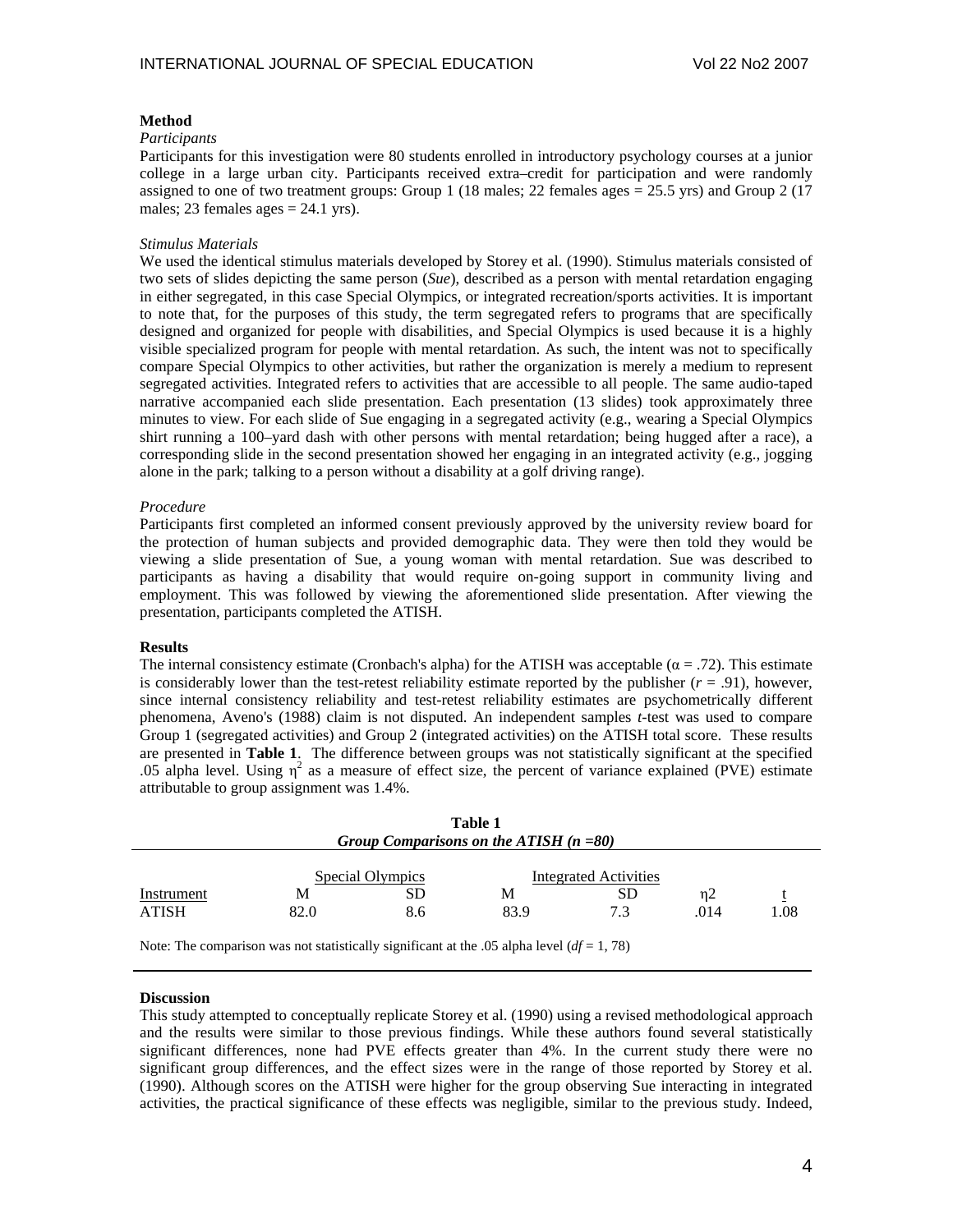given the possible range of scores on the ATISH, overall evaluations of the stimulus person in both settings were fairly positive.

Although the present findings were not statistically significant, the tendency for participants to view segregated activities more negatively than integrated activities suggests that continued integration of people with mental retardation is important to advances in social acceptance of this population, particularly when there is *normal* interaction between those with and without disabilities. This was partially supported by Burns et al. (1999) who found that *normalized* service learning activities that allowed people with and without disabilities to work together for a common goal were more conducive to improving attitudes than segregated activities where there were clear receiver (i.e., person with disability) and giver (i.e., person without disability) roles.

Additional research is needed to better understand the quality of attitudes toward people with mental retardation and this will help direct future integration efforts. Emphasis should be placed on qualifying, rather than quantifying attitude and acceptance constructs because it is unclear if integration has served to actually change self-reported perceptions of persons with disabilities. It is possible that self-reports may be influenced by social desirability (e.g., political correctness) and positive attitudes may not represent positive behavioral intentions, such as interacting with an individual with mental retardation (Sparrow et al., 1993).

Differences between structured and unstructured integrated recreation are also worthy of further inquiry. Special Olympics offers a Unified Sports program that requires teams be comprised of equal numbers of people with mental retardation matched according to age and skill level. To date, there appears to be only one study that has examined the influence of this program on the all participants (Castagno, 2001) and results were that participation in the program improved attitudes of children without mental retardation. It is of interest to determine if attitudes toward people with mental retardation are different according to participation in Unified Sports (structured integration) versus Special Olympics (segregation) versus *normalized activities* (non-structured integration). These issues need to be more clearly elucidated before appropriate interventions that promote greater acceptance and inclusion of this population can be developed. In particular, understanding attitudes of various community members across age, gender, education, socioeconomic status and so forth is vital, because continued change will only occur when people with mental retardation are respected and accepted by the broader society (Yazbeck et al., 2004).

#### **References**

Antonak, R. F., & Livneh, H. (1995). Direct and indirect methods to measure attitudes toward persons with disabilities, with an exegesis of the error-choice test method. *Rehabilitation Psychology, 40* (1), 3-24. Anastasi, A. (1988). *Psychological testing* (6<sup>th</sup> ed.). New York: MacMillan.

Aveno, A. (1988). *Attitudes Toward Individuals with Severe Handicaps Survey*. University of Virginia: Charlottesville, VA.

Bates, P., Morrow, S. A., Pancsofar, E., & Sedlak, R. (1984). The effect of functional vs. non-functional activities on attitudes/expectations of non-handicapped college students: What they see is what they get. *JASH, 9* (2), 73-78.

Becker, H. S. (1973). *The outsiders: Studies in the sociology of deviance*. New York: Free Press.

Burns, M., Storey, K., & Certo, N. J. (1999). Effect of service learning on attitudes toward students with severe disabilities. *Education and Training in Mental Retardation Developmental Disabilities, 34* (1), 58- 65.

Castagno, K. S. (2001). Special Olympics Unified Sports: Changes in male athletes during a basketball season. *Adapted Physical Activity Quarterly, 18*, 193-206.

Cambell, D. T., & Stanley, J. C. (1963). Experimental and quasi-experimental designs for research. In N. L. Gage (Ed.) *Handbook on research in teaching* (pp. 1-80). Chicago: Rand McNally.

Datillo, J. (2002). *Leisure education program planning: A systematic approach* (2<sup>nd</sup> ed.). State College, PA: Venture.

Gall, M. D., Borg, W. R., & Gall, J. P. (1996). Educational research: An introduction ( $6<sup>th</sup>$  ed.). New York: Longman

Goldberg, A. D., & Chandler, T. J. L. (1989). The role of athletics in the social world of high school students. *Youth and Society, 21*, 238-250.